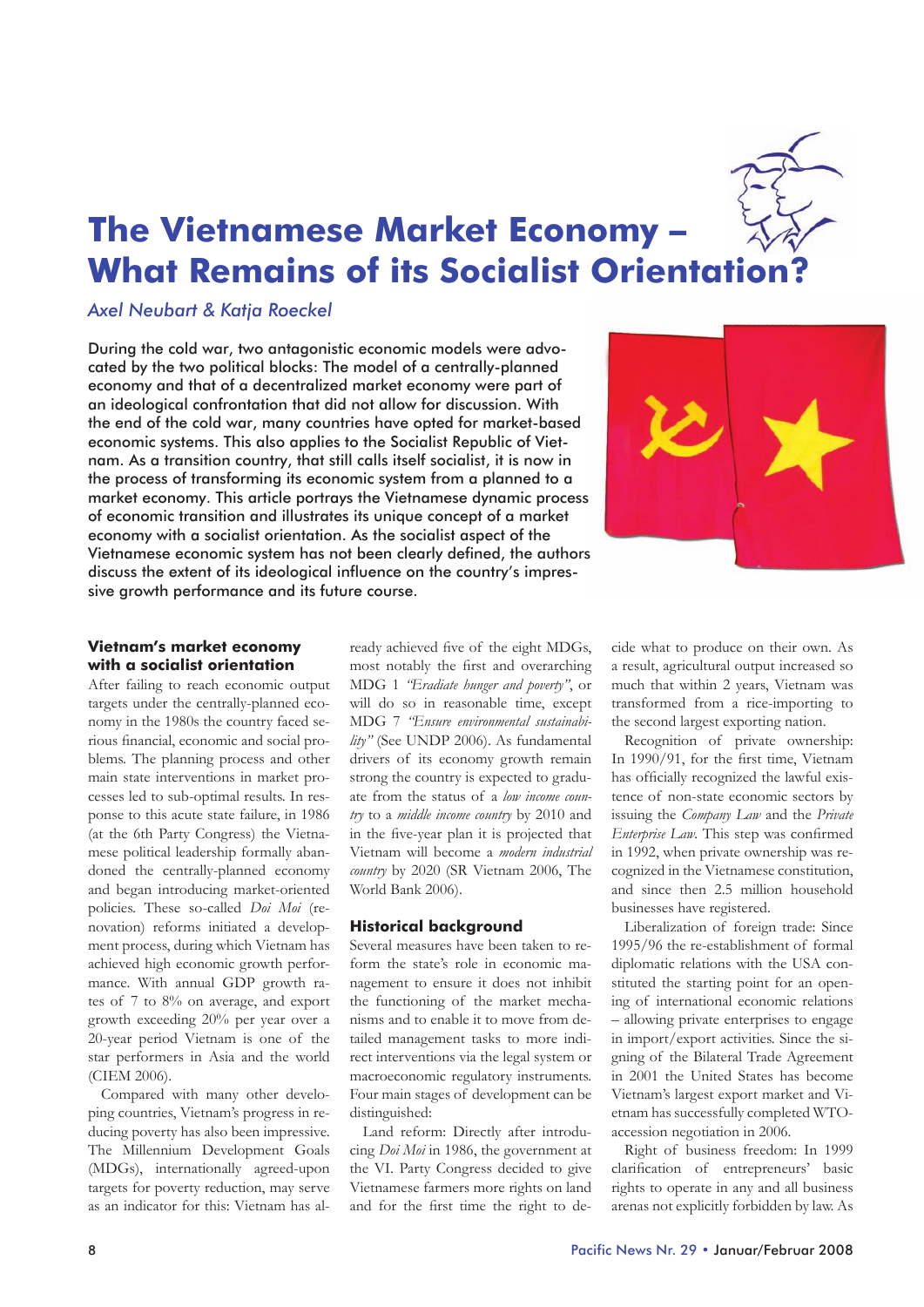XI HỘI CÔNG BẰNG. DÂN CHỦ VI NH



TUỔI TRÉ VIỆT NAM ĐOÀN KẾT, SÁNG TẠ QUANG TRUỘNG TRUỘNG **XUNG KÍCH, TÌNH NGUYÊN VÌ SƯ NGHIỆP** CÔNG NGHIỆP HÓA-HIẾN ĐẠI HÓA

All Photos by Michael WaibelPhotos by



a result 150,000 enterprises have newly registered creating 2 million new jobs within 5 years.

## **Modern interpretation of Vietnam's socialist orientation**

Even two decades after initiating *Doi Moi* the Communist Party continues to advocate a *market economy with a socialist orientation*, a strong role of the state is advocated for, as it is felt that leaving economic processes to the market alone would result in social instability and an increasing poverty gap (Neubert, Roeckel 2007).

A renunciation of the socialist ideals is not to be expected as the Communist Party itself has closely linked its fate to their implementation. However, the term *socialist* remains opaque, as both the Vietnamese Communist Party and government officials admit (Dinh Van An 2006). Furthermore, some of the recent steps of reform clearly contradict the historic concept of socialism, for example regarding the ownership of factors of production which, in theory, must be owned by the workforce. The traditional notion of socialism even implies a redistribution of economic gains towards equal shares for all members of society, going far beyond the objective of the social market economy of fair shares for everybody. This unrealistic ambition might be the reason, why the socialist character of the Vietnamese economic system has not yet been clearly defined. Political think tanks, such as the Ho-Chi-Minh-Academy, are thus busy developing new interpretations for the term *socialism*, "adjusting" the political ideology to its fast changing environment.

In a modern definition the term *socialist* applies to a process in which the people's interests are paramount as the state's main guiding principle. The Vietnamese party and government aim at achieving socialist ideals (e.g. equality and solidarity) by relying on market principles that promote an accelerated growth process. This understanding is depicted in the 2006-2010 five-year socio-economic development plans' overall objective: "Boost the economic growth rate, achieving rapid and sustainable development... [and] significantly improve people's material, culture, and spiritual life…" (SR Vietnam 2006). And clearly, up to today, the Vietnamese policy makers have been successful in initiating a growth process to reduce the all-embracing poverty of the 1980s.

The institutional change processes initiated more than 20 years ago can no longer be detained – dozens new laws have been approved and a new institutional framework has been set up. With the issuance of the *Law on Foreign Investment* (1987), the *Company Law* and the *Private Enterprise Law* (1990) Vietnam has officially recognized the existence of the private sector and has accepted foreign direct investments. By now, a more or less equal playing field has been created for both Vietnamese and foreign investment and the majority of prices are determined by the market.

#### **Conclusion**

Traditionally, the Vietnamese leadership has approached any issue of reform cautiously and has attempted to follow this observant and deliberate course with regard to the economic reform process – allowing dynamic economic development without jeopardizing political stability. The Vietnamese culture expects and accepts a strong role played by the state, even influencing individual lives. Among others, this explains why the Vietnamese State is very involved in the economy and continues to play a considerable role in terms of organization,